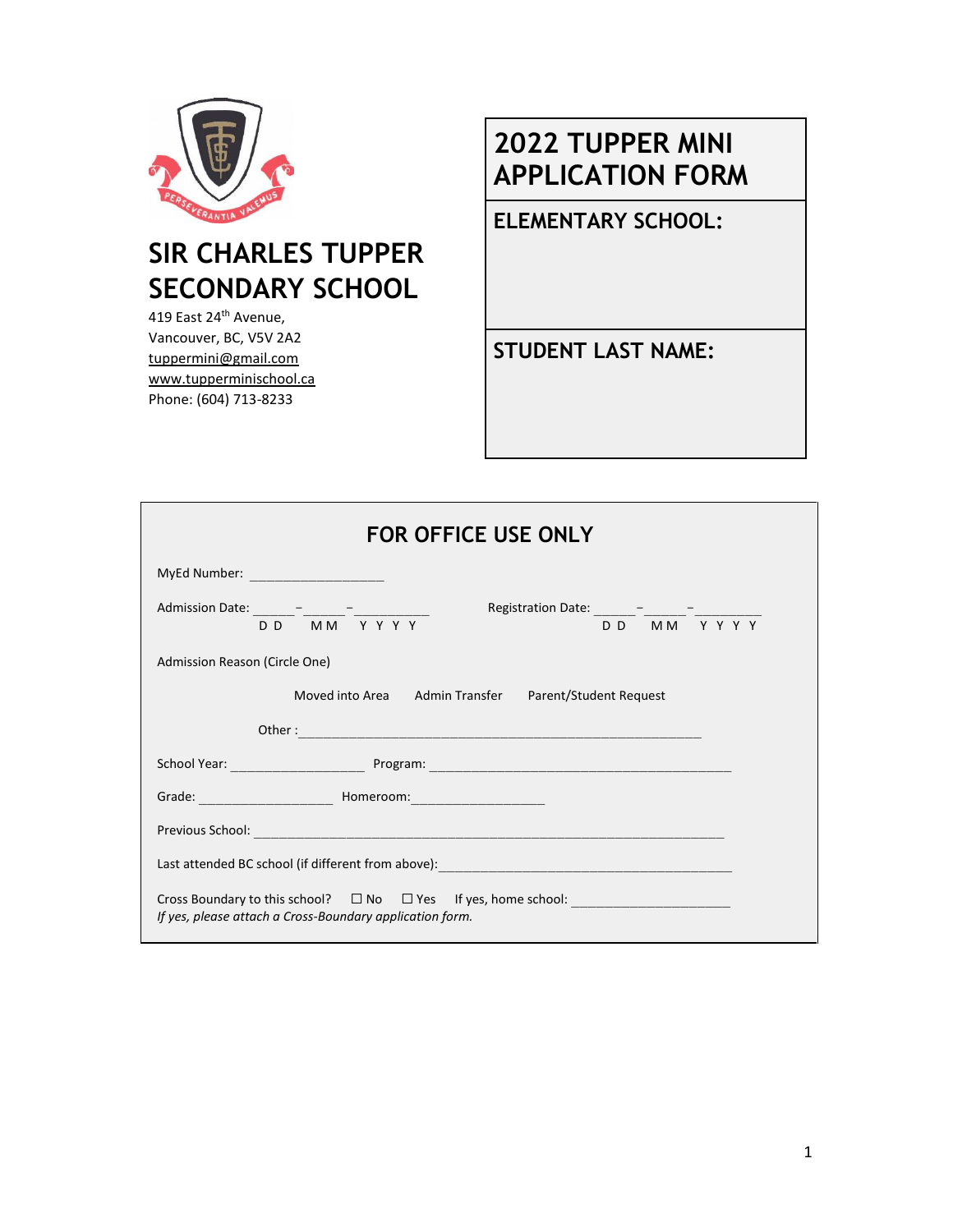## **SECTION A - STUDENT INFORMATION**

| Legal Name:                                                                                                              |                 |                                                                                                         |
|--------------------------------------------------------------------------------------------------------------------------|-----------------|---------------------------------------------------------------------------------------------------------|
| <b>LAST</b>                                                                                                              | <b>FIRST</b>    | <b>MIDDLE</b>                                                                                           |
|                                                                                                                          |                 |                                                                                                         |
|                                                                                                                          | D D M M Y Y Y Y | Date of Birth: __ ___ <sup>_</sup> __ __ <sup>_</sup> __ __ __ __ __ Email: ___________________________ |
|                                                                                                                          |                 | Elementary School: _______________________________Gr.7 Teacher(s) _______________                       |
| If a sibling is attending Tupper please include their name and grade below.                                              |                 |                                                                                                         |
|                                                                                                                          |                 |                                                                                                         |
| Student catchment area (E.G. Tupper, Churchill, Templeton, etc)<br>(If more than one household, please list all of them) |                 |                                                                                                         |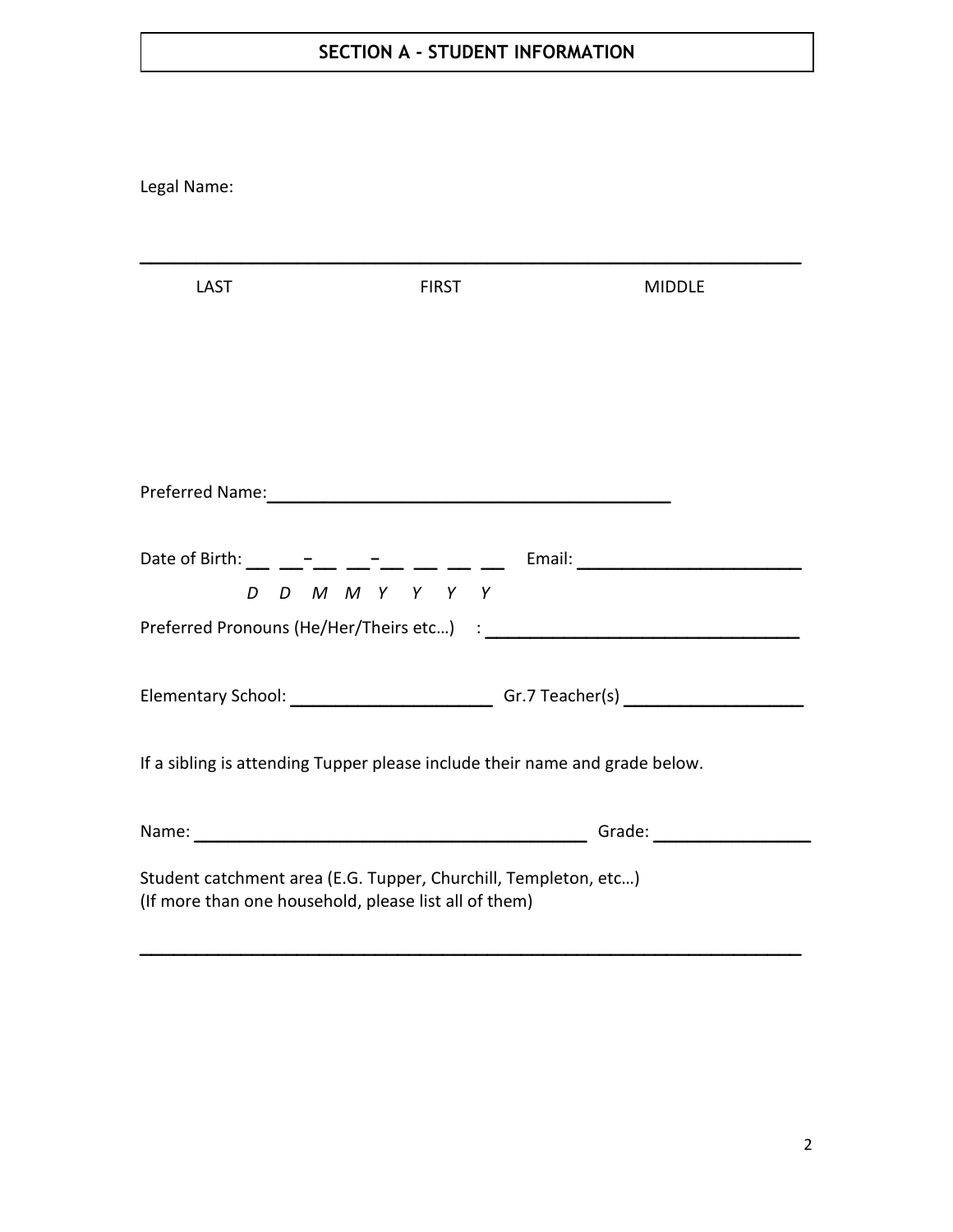### **SECTION B - PARENT/GUARDIAN INFORMATION**

#### **Parent/ Guardian 1**

| LAST                                                                                                                                                                                                                                 | <b>FIRST</b> | <b>MIDDLE</b> |
|--------------------------------------------------------------------------------------------------------------------------------------------------------------------------------------------------------------------------------------|--------------|---------------|
|                                                                                                                                                                                                                                      |              |               |
| <b>Parent/ Guardian 2</b>                                                                                                                                                                                                            |              |               |
| LAST                                                                                                                                                                                                                                 | <b>FIRST</b> | <b>MIDDLE</b> |
| Phone: <u>www.communications.com and the set of the set of the set of the set of the set of the set of the set of the set of the set of the set of the set of the set of the set of the set of the set of the set of the set of </u> |              |               |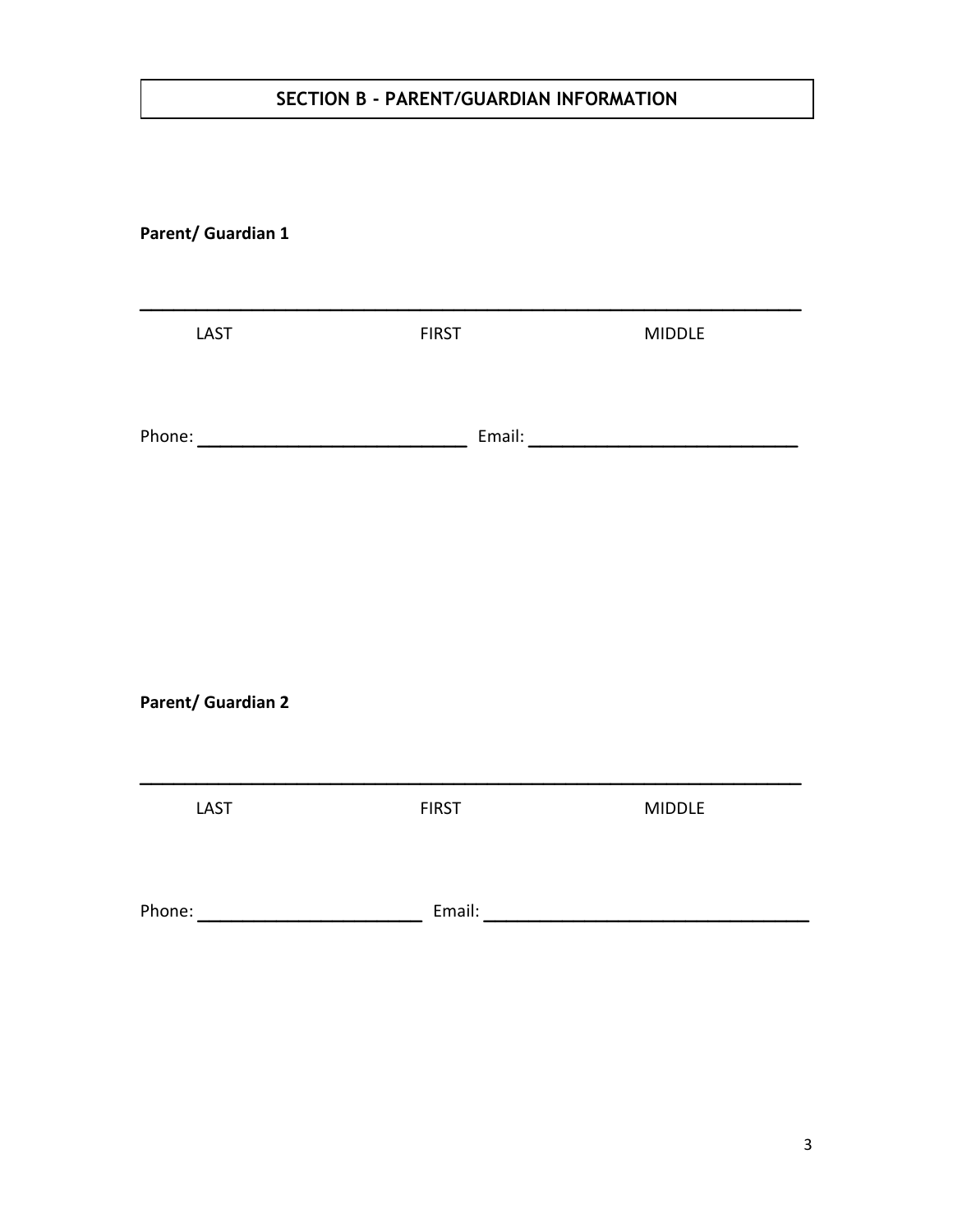1. Please tell us about your interests or extracurricular activities in which you are currently involved in. (Clubs, sport teams, volunteer work, community service...)

2. What are your strengths? (Please make reference to any social, academic, and organizational skills you possess)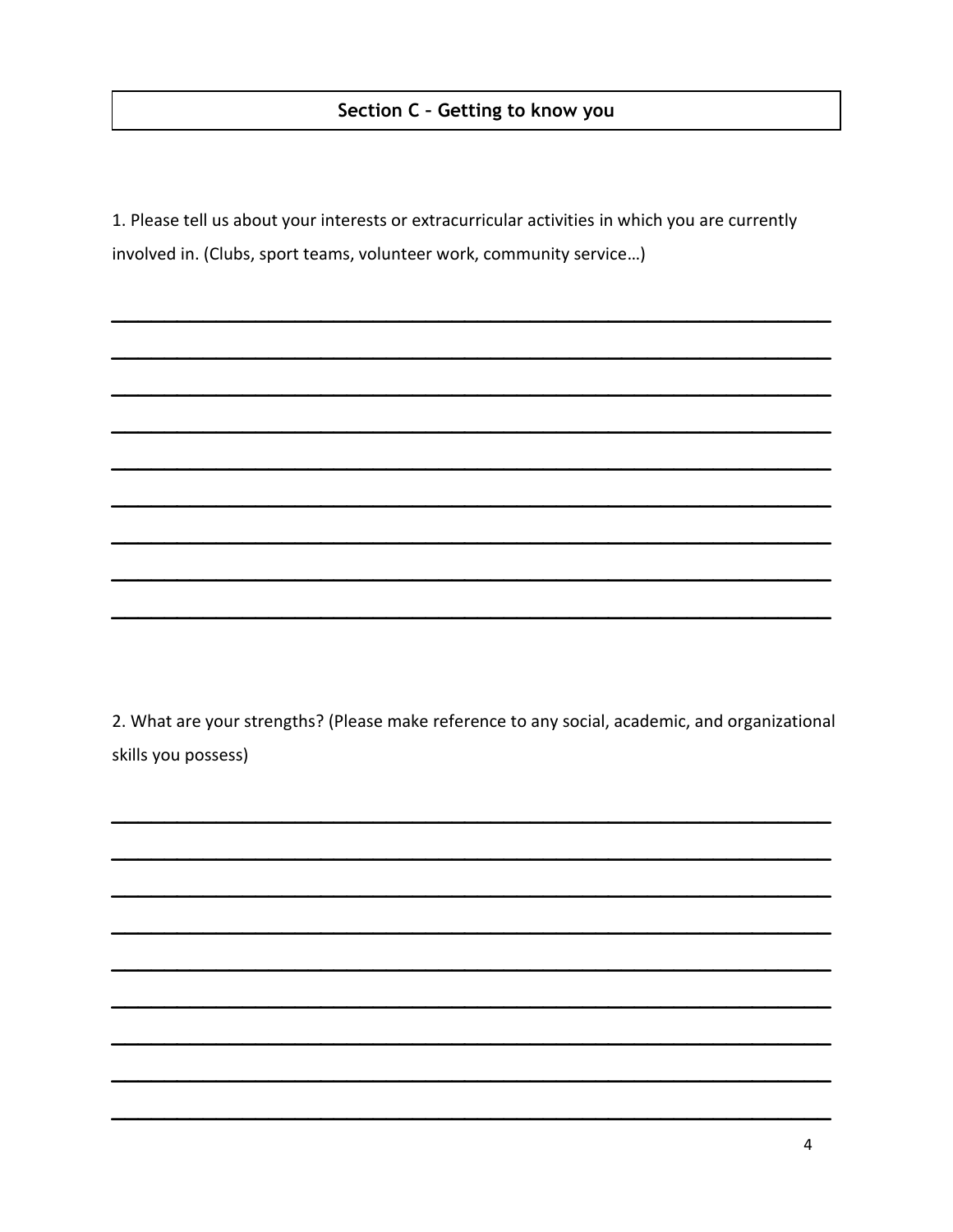3. What are your weaknesses or where would you like to experience growth during your time in this program?

4. Why do you think that Tupper Mini is a good fit for you?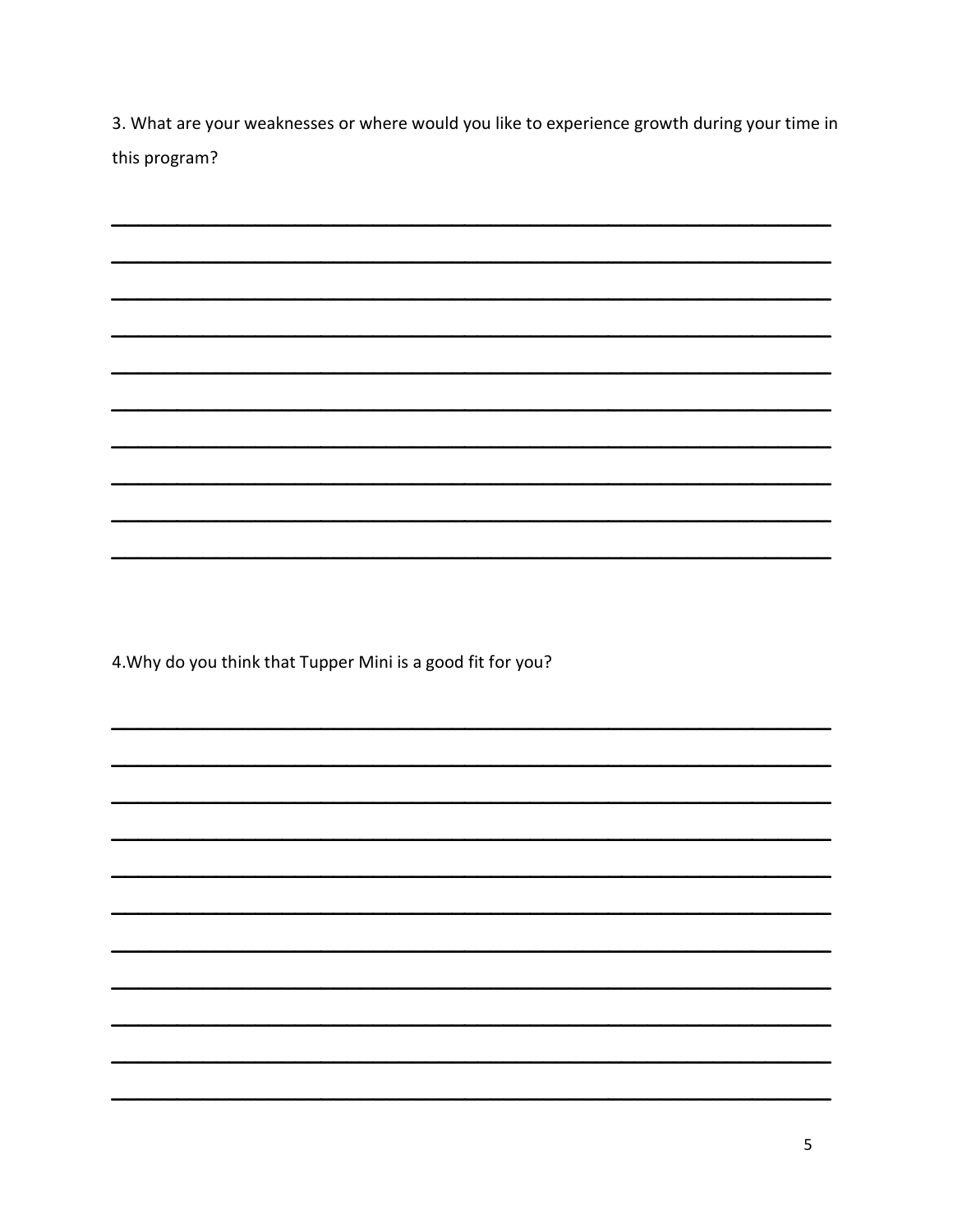5. Do you have any short or long-term goals you are willing to share?

| 6. Is there anything else you want us to know? |
|------------------------------------------------|
|                                                |
|                                                |
|                                                |
|                                                |
|                                                |
|                                                |
|                                                |
|                                                |
|                                                |
|                                                |
|                                                |
|                                                |
|                                                |
|                                                |
|                                                |
|                                                |